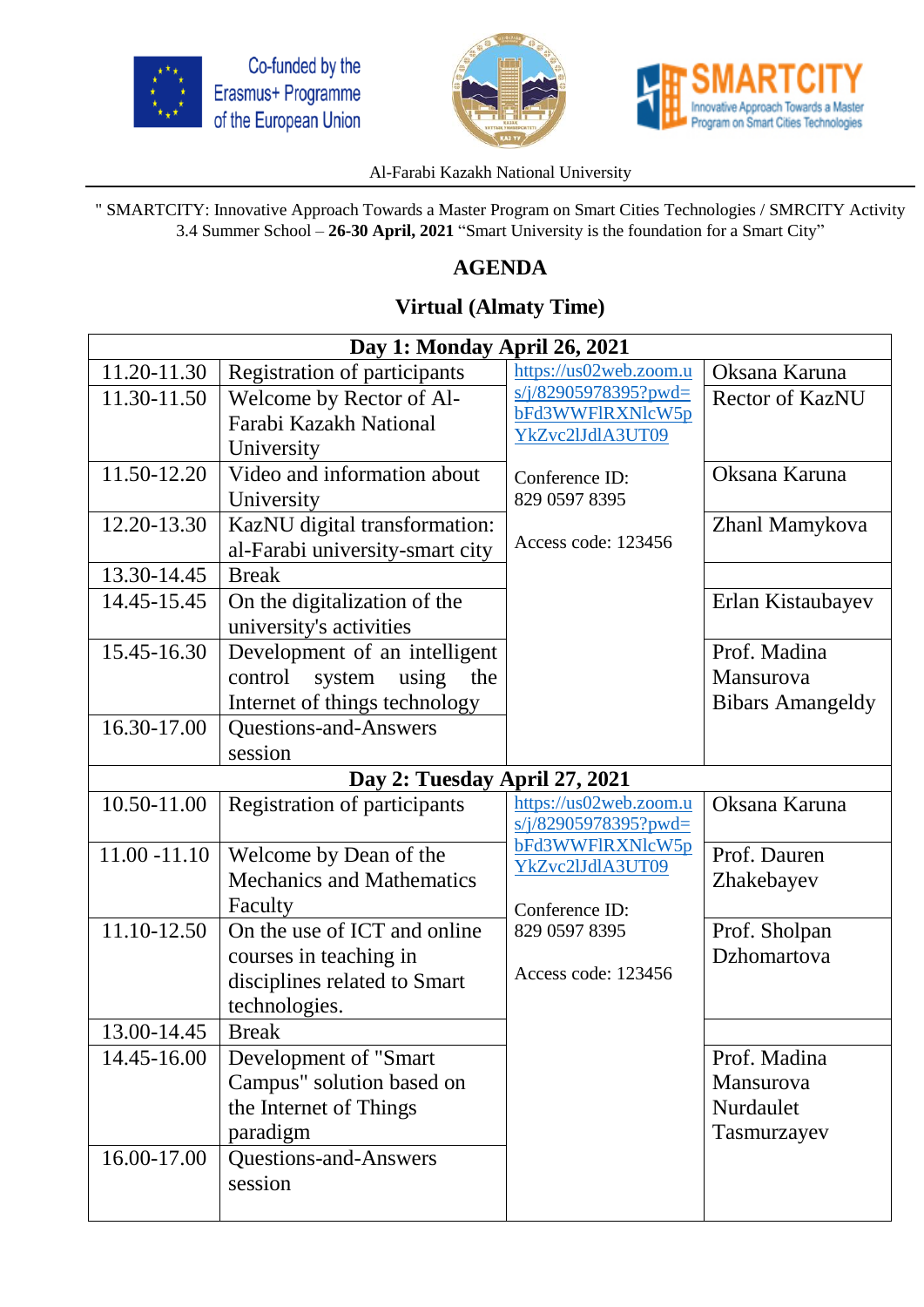|                                | Day 3: Wednesday April 28, 2021                                                                                                                                                                                   |                                                                                                |                                                                                              |  |  |  |
|--------------------------------|-------------------------------------------------------------------------------------------------------------------------------------------------------------------------------------------------------------------|------------------------------------------------------------------------------------------------|----------------------------------------------------------------------------------------------|--|--|--|
| 10.50-11.00                    | <b>Registration of participants</b>                                                                                                                                                                               | https://us02web.zoom.u<br>$s/i/82905978395?pwd=$                                               | Oksana Karuna                                                                                |  |  |  |
| 11.00-12.10                    | Development of Quality<br>Assurance System I                                                                                                                                                                      | bFd3WWFlRXNlcW5p<br>YkZvc2lJdlA3UT09                                                           | Saule<br>Maussumbekova                                                                       |  |  |  |
| 12.10-13.00                    | <b>Questions-and-Answers</b><br>session                                                                                                                                                                           | Conference ID:<br>829 0597 8395                                                                | Madina Mansurova                                                                             |  |  |  |
| 13.00-14.45                    | <b>Break</b>                                                                                                                                                                                                      | Access code: 123456                                                                            |                                                                                              |  |  |  |
| 14.45-15.30                    | Development of Quality                                                                                                                                                                                            |                                                                                                | Saule                                                                                        |  |  |  |
|                                | <b>Assurance System II</b>                                                                                                                                                                                        |                                                                                                | Maussumbekova<br>Madina Mansurova                                                            |  |  |  |
| 15.30-16.00                    | Development of digital<br>student's health profile                                                                                                                                                                |                                                                                                | Madina Mansurova                                                                             |  |  |  |
| 16.00-16.30                    | Software and hardware of the<br>Internet of things: concept and<br>content of the lectures course                                                                                                                 |                                                                                                | Prof. Brovko A.V.<br>Yuri Gagarin State<br>Technical<br>University of<br>Saratov             |  |  |  |
| 16.30-17.00                    | Mathematical approaches to<br>the problems of optimizing<br>smart city processes                                                                                                                                  |                                                                                                | Prof. Pechenkin<br>V.V. Yuri Gagarin<br><b>State Technical</b>                               |  |  |  |
| $\overline{17.00}$ -17.30      | Discussion                                                                                                                                                                                                        |                                                                                                | University of<br>Saratov                                                                     |  |  |  |
| Day 4: Thursday April 29, 2021 |                                                                                                                                                                                                                   |                                                                                                |                                                                                              |  |  |  |
|                                |                                                                                                                                                                                                                   |                                                                                                |                                                                                              |  |  |  |
| 10.50-11.00                    | <b>Registration of participants</b>                                                                                                                                                                               | https://us02web.zoom.u<br>s/j/82905978395?pwd=                                                 | Oksana Karuna                                                                                |  |  |  |
| 11.00-13.00                    | Implementation of the concept<br>"School $\Rightarrow$ University $\Rightarrow$<br>science $\Rightarrow$ production "on the<br>example of the physics and<br>mathematics<br>school<br>smart<br>winter greenhouse. | bFd3WWFlRXNlcW5p<br>YkZvc2lJdlA3UT09<br>Conference ID:<br>829 0597 8395<br>Access code: 123456 | Prof. Baurzhan<br>Belgibayev                                                                 |  |  |  |
| 13.00-14.45                    | <b>Break</b>                                                                                                                                                                                                      |                                                                                                |                                                                                              |  |  |  |
| 14.45-15.30                    | Solution of practical problems<br>of IoT technologies in the<br>robotics room of the physics<br>and mathematics school I                                                                                          |                                                                                                | Prof. Baurzhan<br>Belgibayev and the<br>team of master<br>degree students<br>and physics and |  |  |  |
| 15.30-16.00                    | <b>Break</b>                                                                                                                                                                                                      |                                                                                                | mathematics                                                                                  |  |  |  |
| 16.00-17.30                    | Solution of practical problems<br>of IoT technologies in the<br>robotics room of the physics<br>and mathematics school II                                                                                         |                                                                                                | school<br>schoolchildren                                                                     |  |  |  |
| 17.30-18.00                    | Discussion                                                                                                                                                                                                        |                                                                                                | Oksana Karuna                                                                                |  |  |  |